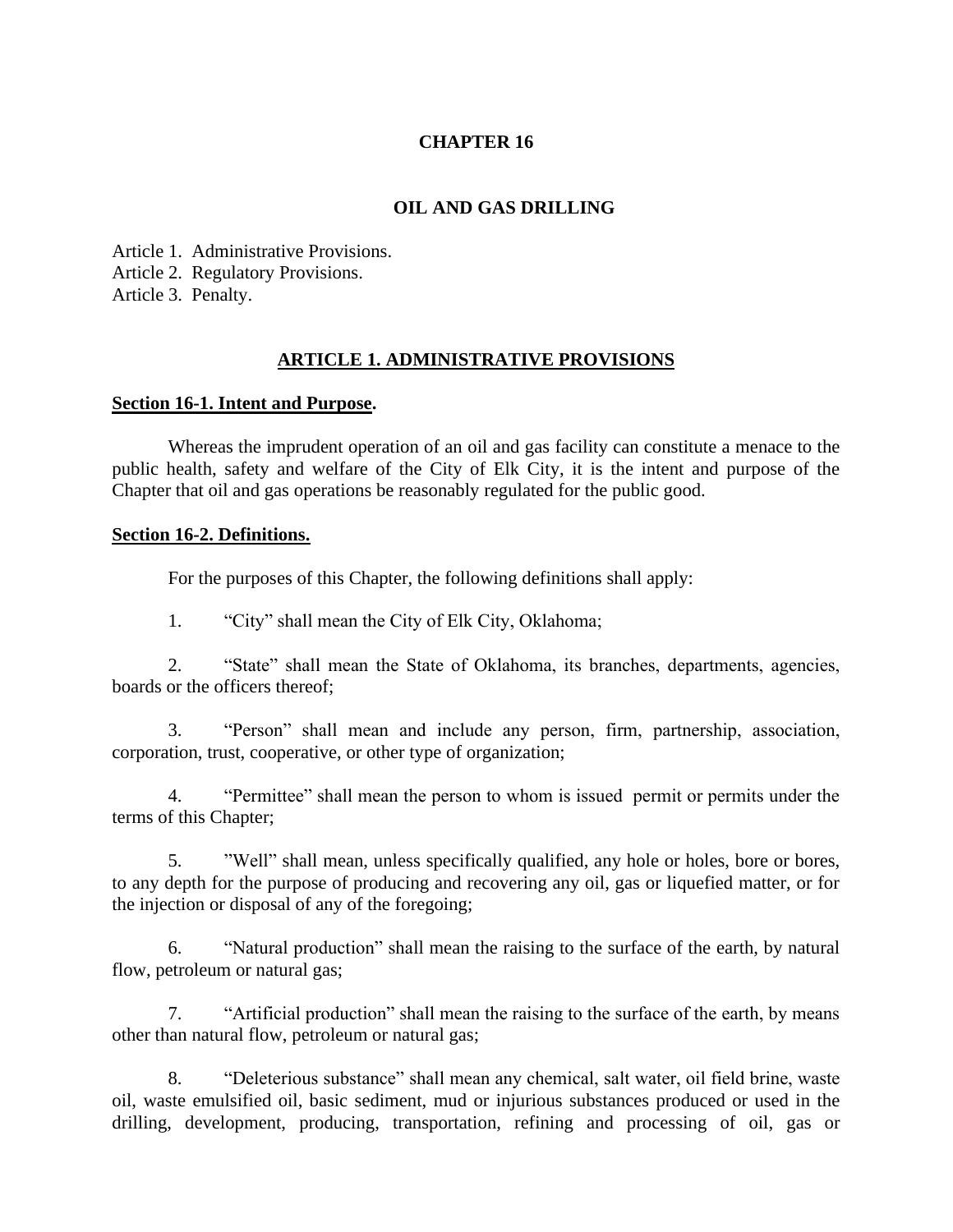condensate;

9. "Pollution" shall mean the contamination or other alteration of the physical, chemical, or biological properties of any natural waters of the City, or such discharge of any liquid, gaseous or solid substance into any water of the City as will or is likely to create a nuisance or render such waters harmful or detrimental or injurious to public health, safety, or welfare; to domestic, commercial, industrial, agricultural, recreational, or other beneficial uses; or to livestock, animals or aquatic life;

10. "Water" or "waters of the City" shall mean all streams. lakes, ponds, marshes, watercourses, waterways, wells, springs, irrigation systems, drainage systems, and all other bodies or accumulations of water, surface and underground, natural or artificial, public or private, which are contained within flow through or border upon the City or any portion thereof;

11. "Pressure maintenance" shall mean an operation by which gas, water or other fluids are injected into an oil or gas reservoir to maintain pressure or retard pressure decline therein for the purpose of facilitating recovery therefrom, and which has been approved by the Corporation Commission after notice and hearing;

12. "Enhanced Recovery" means a well producing in an enhanced recovery operation in accordance with Commission order.

13. "Corporation Commission" shall mean the Oklahoma Corporation Commission;

14. All technical or oil and gas industry words or phrases used herein and not specifically defined herein shall have that meaning customarily attributable thereto by prudent operators in the oil and gas industry;

15. "Abandoned well" shall mean any well inside the City Limits for which City bonds, insurance requirements or annual inspection fees have not been kept current; or which does not have on file State Corporation Commission Form 1003A which allows wells to remain shut-in; or those wells which are not exempt from plugging under State Corporation Commission rules; or a well which has not had operations for one (1) year, except that for purposes of Section 16-4, no filing fees shall be required for a previously drilled well which is an abandoned well because it has not had operation for one (1) year;

16. "Plugged and abandoned well" shall mean any well plugged and abandoned in compliance with municipal and/or Oklahoma Corporation Commission regulations at time of plugging.

# **Section 16-3. Compliance With Applicable Laws.**

No person shall drill an original well or re-enter an abandoned well or a plugged and abandoned well for any purpose, or permit to exist any well, structure, equipment, pipeline, machinery, tank or other appurtenance, in violation of any of the provisions of this ordinance or other City ordinances as may be applicable, or the laws, rules, regulations, operative standards or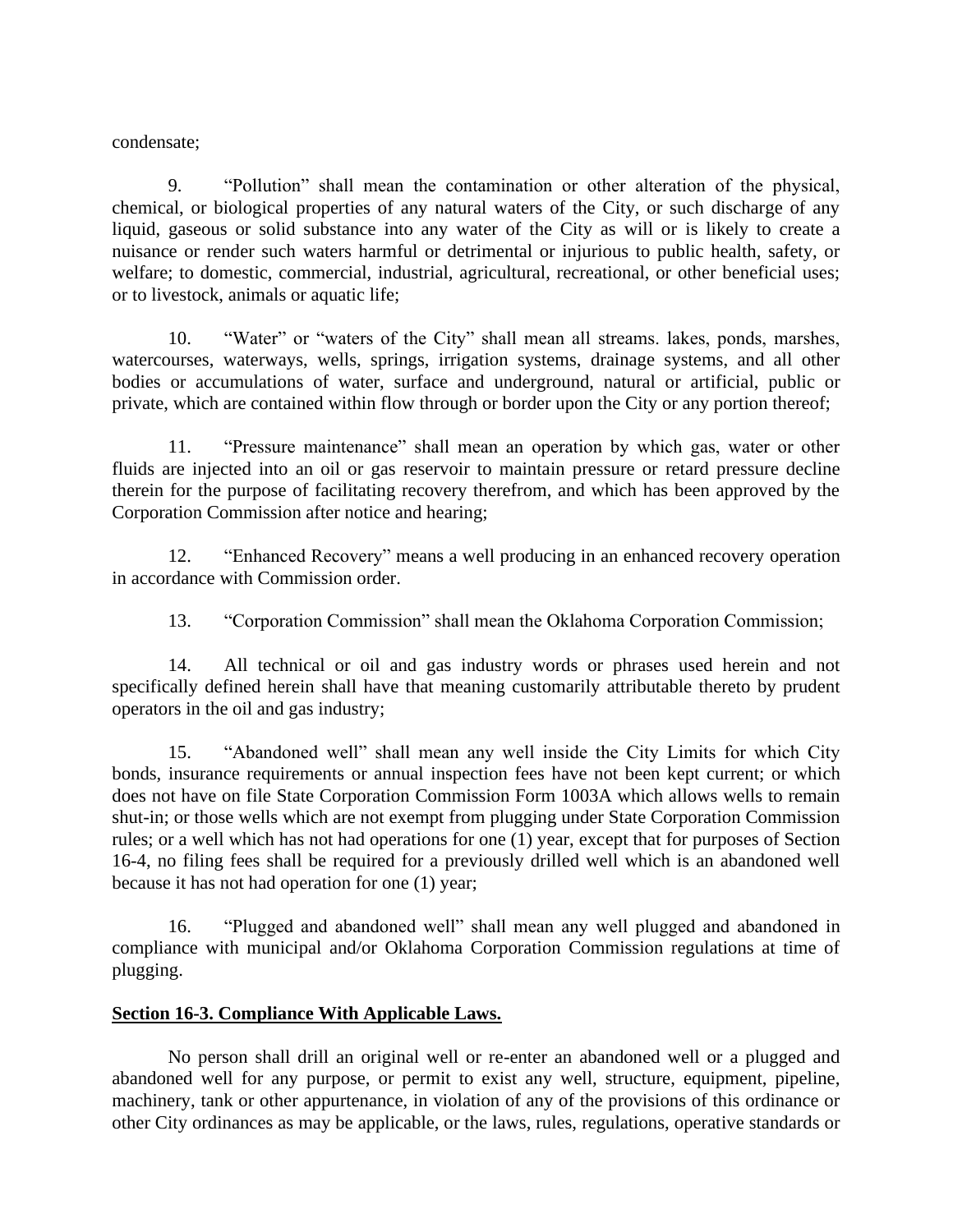directives of the State.

### **Section 16-4. Oil and Gas Permits**.

It shall be unlawful and an offense for any person acting for himself or acting as agent, servant, employee, subcontractor, or independent contractor of any other person, to commence to drill an original well or re-enter any abandoned well or plugged and abandoned well within this City, or to work upon or assist in any way in the production or operation of any such well, without an oil and gas permit having first been issued by the authority of the City Manager or his designee in accordance with this Chapter.

### **Section 16-5. Application and Filing Fee.**

1. Every application for an oil and gas permit to drill an original well or to re-enter an abandoned well or plugged and abandoned well shall be in writing, signed by the applicant or by some person duly authorized to sign same on his behalf, and it shall be filed with the City Manager or his designee and be accompanied by a filing fee of Five Thousand Dollars (\$5,000.00). No application shall request an oil and gas permit to drill more than one well. The application shall contain full information required by the City Manager or his designee, including the following:

- 1. Name and address of applicant and date of application;
- 2. Where applying for a proposed original well;

- A map of the drill site and proposed surface facilities, including thereon the location of the proposed well, and distance therefrom to all existing dwelling houses, buildings, or other structures designated for the occupancy of human beings within a one thousand foot (1000') radius of the well bore, and the location of all existing oil, gas or fresh water wells within said one thousand foot (1000') radius.

- 3. A copy of the approved Drilling or re-entry Permit from the Corporation Commission and a copy of the staking plat;
- 4. A statement of the provisions for water for the drilling rig, from private pond, stream or City water and a copy of approved water resources board permit. A water tap, approved by the City, is required if City water is to be utilized; provided, that such water tap shall be underground and include a flow measurement gauge and backflow preventer, utilizing a sole use gate valve;
- 5. The name and address of the person within the State of Oklahoma upon whom service of process upon applicant may be made within this State; and in the case of any non-resident person who has no such service agent within this State, there shall be attached to the application the designation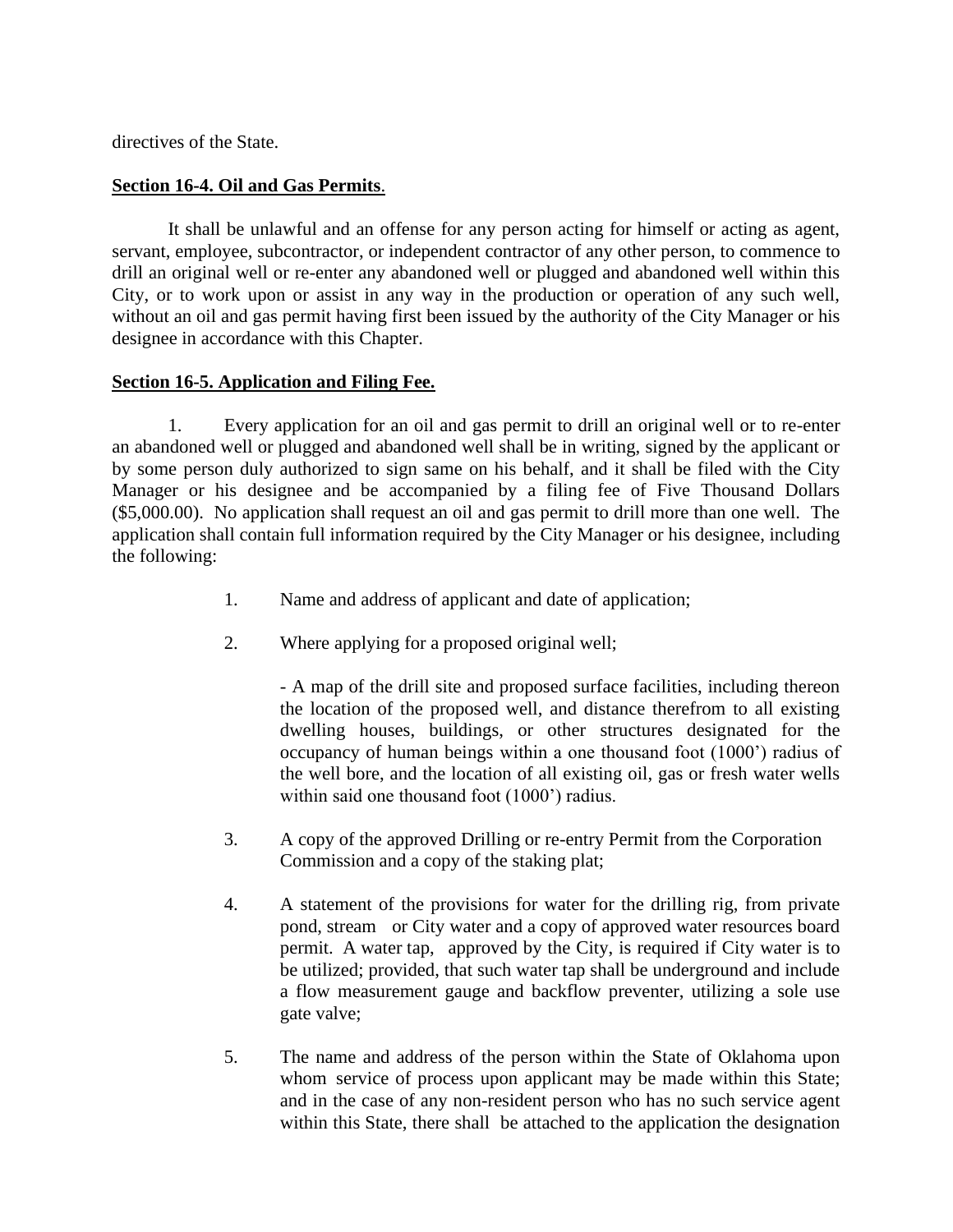of such a service agent resident in Beckham County, Oklahoma, and a consent that service of summons may be made upon such person in any action to enforce any of the obligations of the applicant hereunder.

#### **Section 16-6. Sale of Well Site Permittee.**

Whenever a well is to be sold by permittee, the permittee shall notify the City Manager or his designee in writing a minimum of 30 days after the date of sale.

#### **Section 16-7. Notification by Operator of Certain Operations.**

Any person operating a well within the City shall give at least three days advance notice to the City Manager or his designee before taking any of the following actions with regard to such well: removal of any casing, including removal for purposes of replacement; completing or recompleting the well in a different formation; or placing the well on artificial production.

#### **Section 16-8. Forms Filed With the Corporation Commission.**

Copies of all applications, notices, forms, records, logs and the like filed by permittee with the State Corporation Commission shall be filed with the City as well. The City Manager shall keep confidential all submitted material which the State allows to be kept confidential.

#### **Section 16-9. Service Companies.**

Service companies will adhere to disclosure rules as outlined by state statute. Upon request, materials shall be made available by service companies and shall remain confidential where such confidentiality is granted by the State. Failure to provide any such requested material shall be deemed a violation of this Chapter.

#### **Section 16-10. Issuance or Refusal of Permit.**

- 1. Each oil and gas permit issued under the terms of this ordinance shall:
	- a. By reference have incorporated therein all the provisions of this ordinance with the same force and effect as if this ordinance were copied verbatim therein;
	- b. By reference have incorporated therein all the provisions of applicable State law and the rules, regulations and standards adopted in accordance therewith relating to the protection of human beings, animals, and natural resources;
	- c. Specify that the term of such permit shall be a period of one (1) year from the date of issuance thereof, and for like periods thereafter upon the inspection and approval of the permittee's well and operations; provided that the term of such permit may be extended for an additional 6 months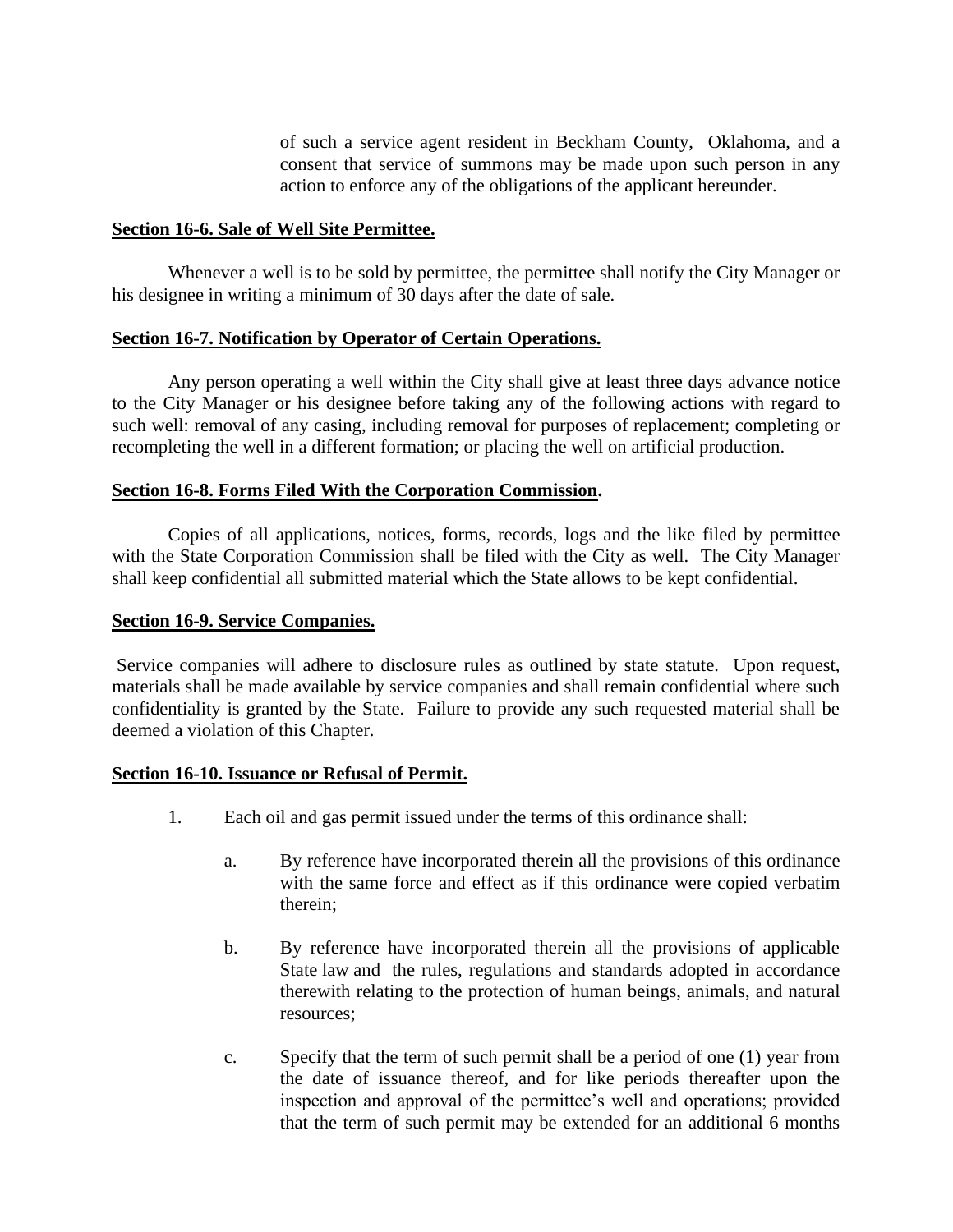upon the request of permittee, approval of the City Commission and the payment to the City of a sum of Two Thousand Five Hundred Dollars (\$2500).

- d. Specify such conditions imposed by the City Manager or his designee as are by this ordinance authorized;
- e. Specify that no actual operations shall be commenced until the permittee shall file and have approved the required bonds and certificate of insurance in the appropriate amounts as provided for elsewhere herein.

2. Upon the consideration of any application for an oil and gas permit required by the terms of this Ordinance, the City Manager or his designee shall recommend approval or disapproval thereof to the Mayor and City Commission, who shall review the matter at a regularly scheduled meeting, and thereupon uphold or reverse the recommendation with or without the addition of any conditions thereto.

3. If the permit is issued, it shall, in two (2) originals, be signed by the City Manager or his designee and the permittee, and when so signed shall constitute the permittee's license to drill and operate in the City and the contractual obligation of the permittee to comply with the terms of such permit, such bonds as are required, and applicable State law, rules regulations, standards and directives. One executed original copy of said permit shall be retained by the City Manager or his designee; and the other shall be retained by the permittee and shall be kept available for inspection by any City or State law enforcement official who shall demand to see same.

4. If the permit is refused, or if the applicant notifies the City Manager or his designee in writing that he does not elect to accept the permit as tendered and wishes to withdraw his application, or if the bonds of the applicant are not approved, then upon the happening of any of said events the cash fee filed with the application shall be refunded to the applicant, except that there shall be retained therefrom by the City the sum of Two Hundred Dollars (\$200.00) as processing fee.

5. If the City Manager or his designee finds that, in his judgment, a hazard to life or natural resources exists, he shall order immediate rectification of the cause. If the permittee takes no immediate measure to reduce the hazard, or if the situation be so perilous as to constitute an imminent threat to safety, then in either of these events, he may order the prompt cessation of activity, and if necessary, the clearance of the premises. If there is no hazard, fire or otherwise, existing, then if the permittee desires, he may continue circulating the hole with drilling fluids in order to protect the drilled hole from being lost.

6. A hearing shall be scheduled before the City Manager within twenty-four (24) hours after the issuance of said order. The City Manager shall determine if proper cause existed, and, if not, shall order the permittee's activity to resume without delay. If the City Manager determines that proper cause did exist for the order to cease activity to be issued, then he shall make whatever ruling is proper to assure rectification of the cause of the peril. Such ruling and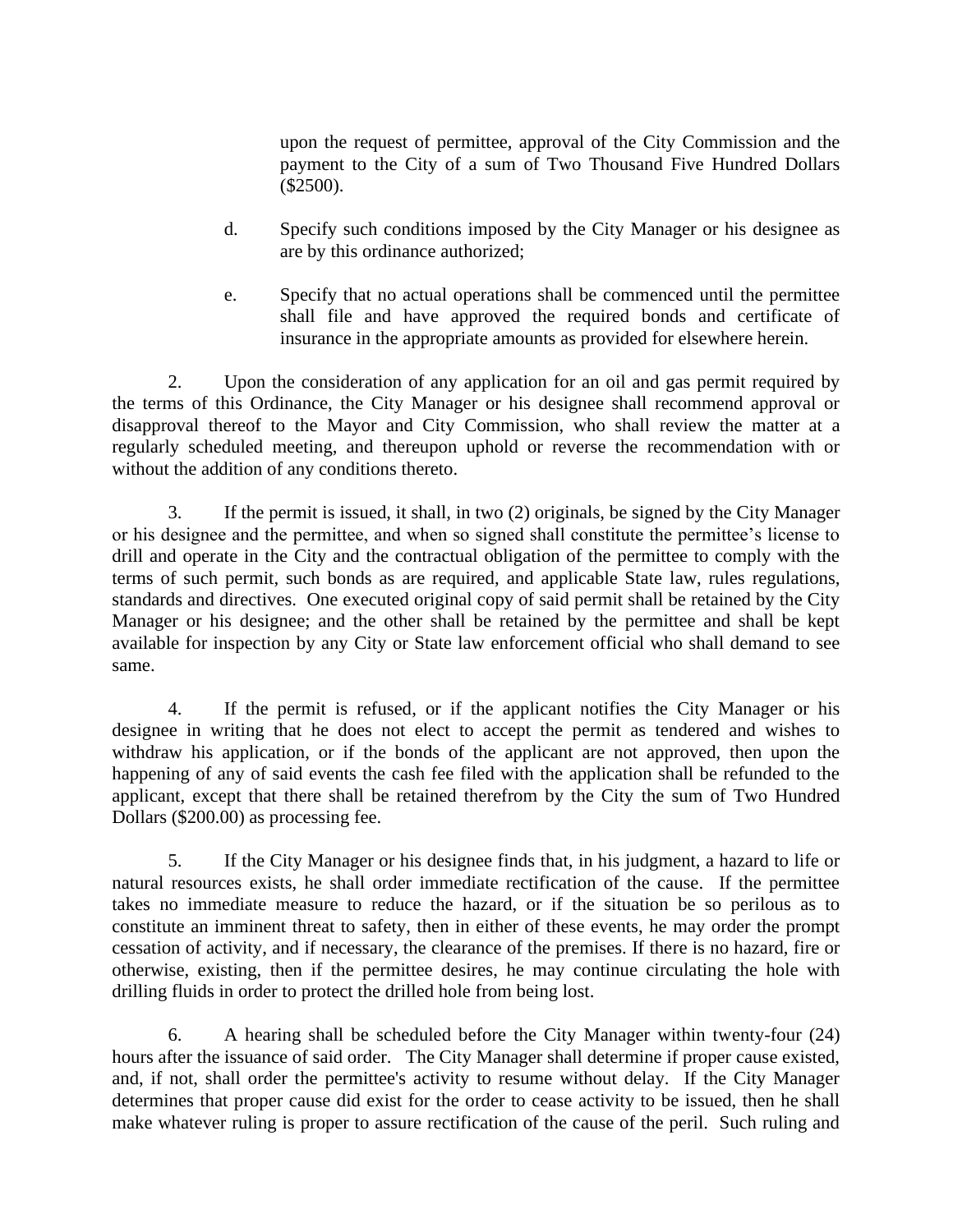compliance with it by the permittee shall not be construed to absolve the permittee of any liability for any violation of this Chapter or for any damage or injury caused thereby.

7. Any permittee aggrieved by any order, directive or ruling issued by the City Manager or his designee may appeal the same to the City Commission. Such matter shall be placed on the next council agenda for consideration by the City Commission, in accordance with the requirements of the State Open

Meeting Act. The lodging of such appeal shall not stay the enforcement of any of the provisions of this Chapter. The City Commission, upon hearing the matter, may issue whatever ruling or order is appropriate.

#### **Section 16-11. Permittee's Insurance and Bonds.**

In the event a permit shall be issued by the City, no actual operations shall be commenced until the permittee shall file with the City a site restoration bond and insurance certificates as follows:

1. Permittee shall file with the City certificates of said insurance as stated below, and shall obtain the written approval thereof of the City Manager or his designee who shall act thereon promptly after the date of such filing.

2. Said insurance policy or policies shall not be cancelled without written notice to the City Manager or his designee at least thirty (30) days prior to the effective date of such cancellation. In the event said policy or policies are cancelled, the permit granted shall immediately thereupon terminate without any action on the part of the City Manager or his designee, and permittee's rights to operation under said permit shall cease until permittee files additional insurance as provided herein.

3. A site restoration bond shall be required in the principal amount of Fifty Thousand Dollars (\$50,000.00). Any person who drills or operates any well for the exploration, development or production of oil or gas within this City, shall furnish on forms approved by the City and maintain at all times a blanket site restoration bond or a blanket site restoration irrevocable letter of credit in the principal sum of Fifty Thousand Dollars (\$50,000.00). The bond or letter of credit must be executed by a reliable insurance company or bank authorized to do business in the State of Oklahoma, as surety or creditor, with the permittee as principal or debtor, running to the City for the benefit of the City and all persons concerned, conditioned that the permittee will comply with the terms and conditions of this Chapter in the drilling and operation of all oil or gas wells drilled or operated with the City. The bond or letter of credit must become effective on or before the date same filed with the City and remain in full force and effect for at least twelve (12) months subsequent to the expiration of the permit term, and, in addition, the bond or letter of credit must be conditioned that the permittee must promptly pay all fines, penalties, and other assessments imposed upon the permittee by reason of his breach of any of the terms, provisions or conditions of this Chapter, and that the permittee, after negotiation with the City, will financially support the restoration of the streets, sidewalks and other public property within the City which may be disturbed or damaged during the permittee's operations, to their former condition; and that the permittee must promptly clear all premises of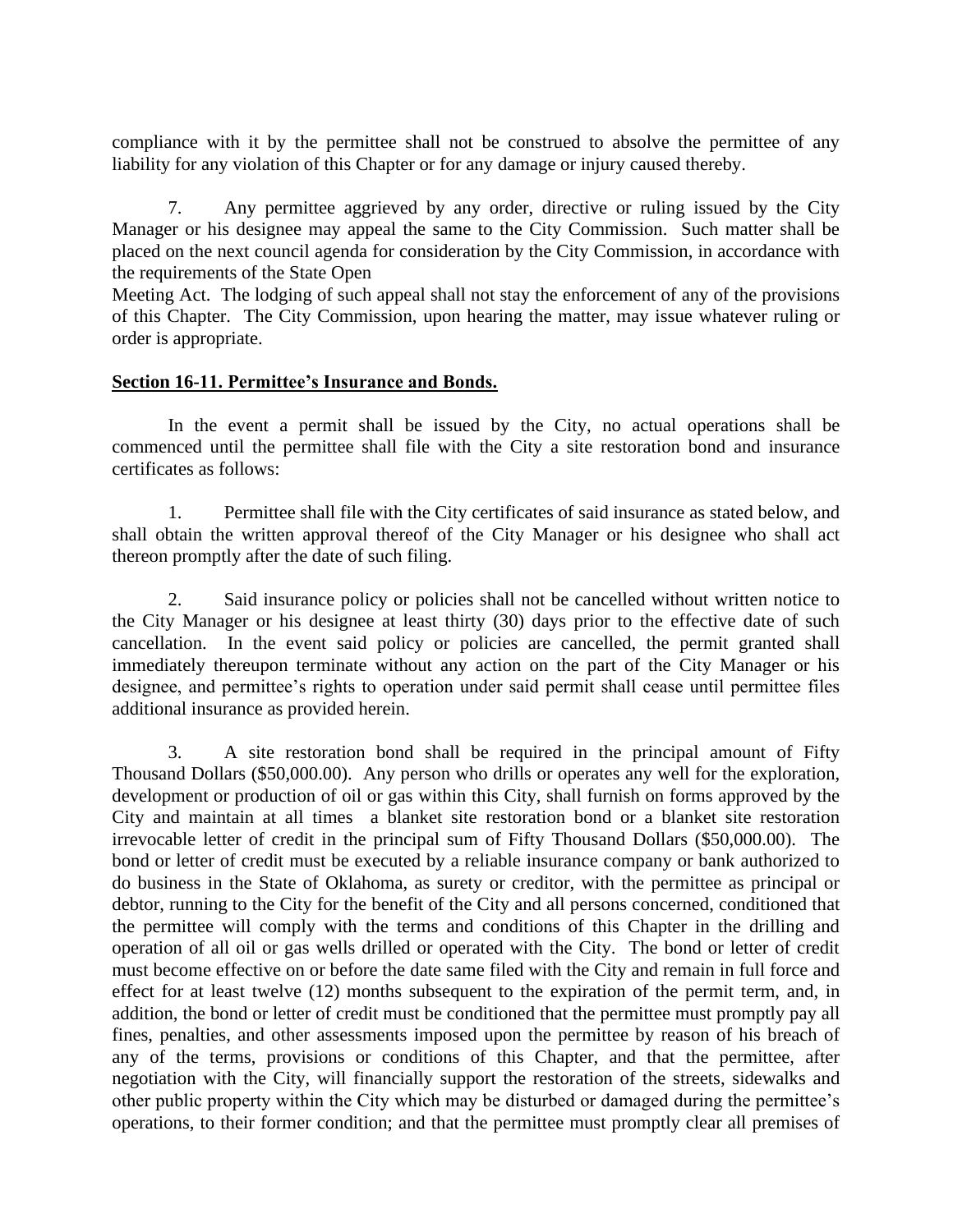all litter, trash, waste and other substances, and must, after plugging and abandonment, grade, level and restore said property to the same surface condition, as far as possible, and existed prior to commencing operations; and further that the permittee shall indemnify and hold harmless the city from any and all liability attributable to granting the permit and that the permittee shall promptly pay all sums with respect to deductibles on covered losses under insurance policies required by this Chapter; and that the permittee shall comply with all of the terms of this Chapter concerning the plugging and abandonment of all such wells. Each bond or letter of credit submitted shall cover all wells drilled or operated by said person within the City as specifically described all wells covered by name, legal description, and oil and gas permit number, if any. For good cause shown, the City, after notice to a permittee and opportunity for hearing may require the filing of a blanket bond letter of credit for all wells within the City in an amount higher than Fifty Thousand Dollars (\$50,000.00), but not to exceed One Hundred Thousand Dollars (\$100,000.00). "Good cause" shall include, but shall not be limited to, a showing that the operator or permittee has previously violated the provisions of this Chapter, or that the operator has multiple wells such that in the exercise of ordinary prudence, the City shall require an additional amount.

4. In addition to the bond required in paragraph 3. of this Section, the permittee shall obtain Five Million Dollars (\$5,000,000.00) See page and Pollution Insurance per well for the benefit of the City and all persons concerned, conditioned that the permittee will comply with every applicable Federal and State Law, rules, regulations, standard or directive relating to the maintenance of the safe and beneficial physical,

chemical and biological properties of any natural waters of the City; that the permittee shall obtain the necessary permits from the City and State with regard to any operations which have the potential of rendering such waters harmful or detrimental or injurious to the public health, safety and welfare; that the permittee shall bear all the cost necessary and incidental to the correction of any pollution to such waters caused by the permittee or permittee's agents, servants, employees, subcontractors or independent contractors; that the permittee shall pay all fines, penalties, assessments or judgments resulting directly or incidentally from the permittee's activities which result in pollution of City waters; that the permittee shall indemnify and hold harmless the City from any and all liability attributable to granting the permit where such liability results from the pollution of City waters.

5. In addition to the bond and insurance required in paragraphs 3. and 4. of this Section, the permittee shall carry a policy or policies of standard comprehensive public liability insurance, including contractual liability covering bodily injuries and property damage, naming the permittee and the City, issued by an insurer authorized to do business within the State, such policy or policies in the aggregate of Five Million Dollars (\$5,000,000) per occurrence.

#### **Section 16-12. Testing of Water Wells.**

Baseline testing of producing fresh water wells within a one thousand foot (1000') radius of a proposed well may be required by City Commission as a provision of the oil and gas permit, upon agreement of the property owner.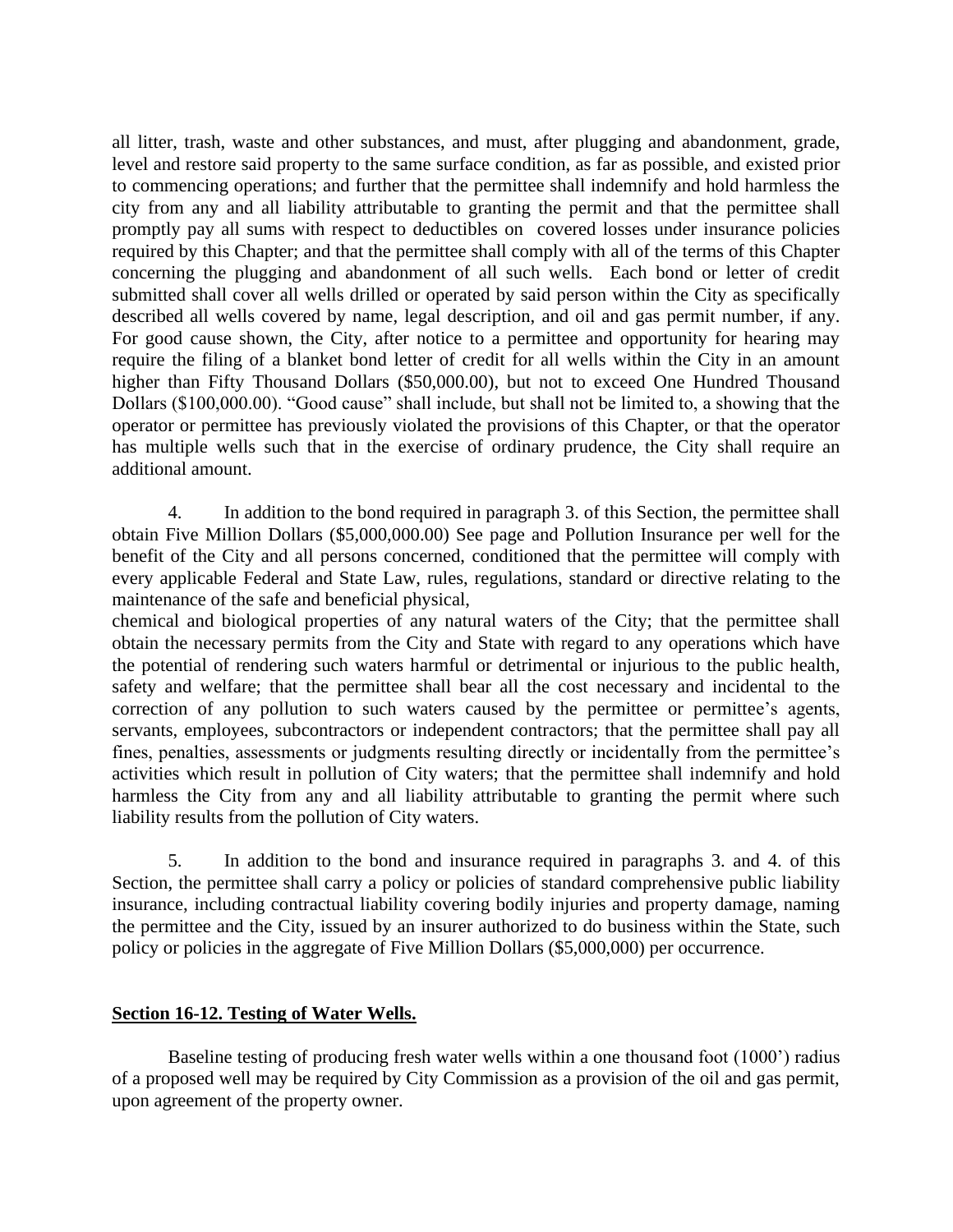# **Section 16-13. Conversion From Natural or Artificial To Enhanced Recovery.**

1. No person shall convert any well from natural or artificial production to a use for enhanced recovery without first obtaining an oil and gas permit.

2. No person shall re-enter any abandoned or plugged and abandoned well or drill an original well to be used for enhanced recovery without first obtaining an oil and gas permit.

# **Section 16-14. Enhanced Recovery**

1. An application for such permit as is required by the preceding section shall be in the same form as that required for a permit to drill an original well, and shall contain complete information required by the City Manager or his designee, including the following:

- a. A map of the well site, showing all equipment to be used there, location of pipelines, access road, and distances from the well to any and all fences, public roadways, and buildings within a radius of one thousand feet (1000');
- b. A map of the project showing: the location of all supply, disposal, injection and producing wells; all conduits; tank battery, pumping station and appurtenant equipment; all other wells in the project area and those located in the sections immediately adjacent to include producing, abandoned, plugged and abandoned, disposal and public or private fresh water supply wells.

2. Upon the completion of the application required hereunder, the City Manager or his designee shall have thirty (30) business days to review same and make a recommendation of approval or disapproval to the Mayor and City Commission.

3. A fee in the sum of One Thousand Dollars (\$1,000.00) shall be submitted along with every application required hereunder.

4. Fresh water wells located within a radius of four hundred feet (400') of any enhanced recovery well shall be tested semi-annually for the presence of deleterious substances, such as chloride, sulphates and dissolved solids. If any enhanced recovery well is in compliance with OCC Rule 3-305, (Testing and Monitoring Requirements for Enhanced Recovery Injection Wells and Disposal Wells), the City Manager or his designee may wave the testing of fresh water wells located within a radius of four hundred feet (400') of the inactive well. Such testing is the responsibility of the permittee and permittee's expense. The City Manager or his designee shall be notified five (5) days in advance of such testing and may be present therefore. Test results shall be filed with the City upon completion.

# **Section 16-15. Deepening and Sidetracking Wells From Existing Well Bores.**

re-entry of a well from an existing well bore is permitted upon proper approval from the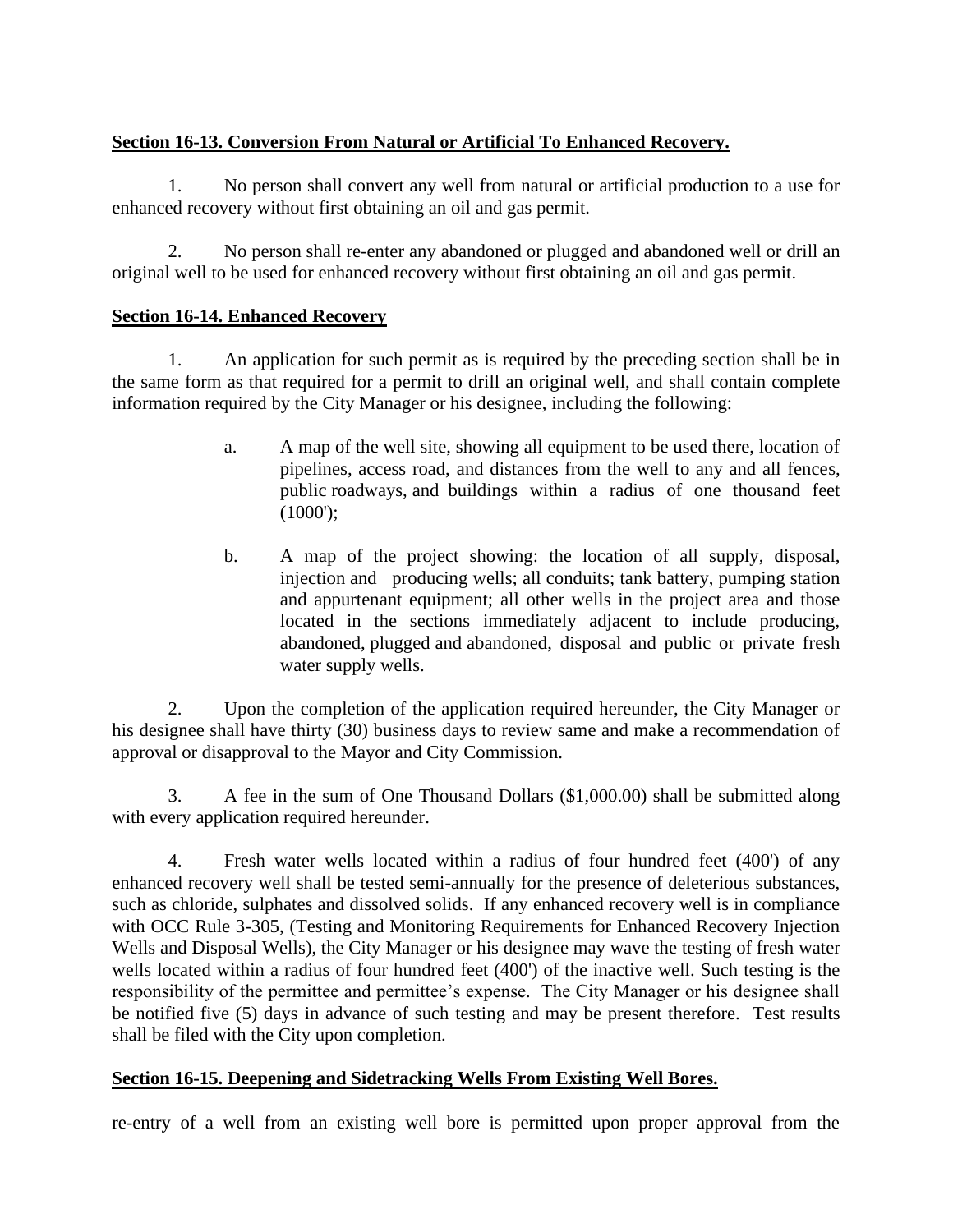Corporation Commission and requires City Commission approval.

### **Section 16-16. Annual Fee to Operate.**

An annual inspection fee is hereby levied upon each well operated or maintained under a permit issued by the City. Such fee shall be in the amount of Five Hundred Dollars (\$500.00).

# **Sections 16-17 through 16-24.** (Reserved for future use.)

# **ARTICLE 2. REGULATORY PROVISIONS.**

### **Section 16-25. Compliance With Applicable Laws.**

No person shall drill an original well or re-enter an abandoned well or a plugged and abandoned well for any purpose, or allow to exit any well, structure, equipment, pipeline, machinery, tank or other appurtenance, in violation of any of the provisions of this ordinance or other City ordinances as may be applicable, or the laws, rules, regulations, operative standards or directives of the State.

### **Section 16-26. Well Location.**

1. No permit shall be issued for the drilling of an original oil and gas well or the reentry of an abandoned well or plugged and abandoned well if the well or the exterior of any tank or pressure vessel is nearer than four hundred feet (400') of any residence, commercial building, or producing fresh water well.

2. This four hundred feet (400') separation can be reduced to a three hundred feet (300') separation if written consent from the property owners within the reduced distance has been submitted with the drilling application. The 400' minimum separation from a water well cannot be reduced.

#### **Section 16-27. Streets and Alleys.**

No well shall be drilled, and no permit shall be issued for any well to be drilled, at any location which is within any of the streets or alleys of the City; and no street or alley shall be blocked or encumbered or closed in any drilling or production operation except with the written approval of the City Manager his designee, and then only temporarily.

# **Section 16-28. Movement of Heavy Equipment.**

1. Vehicles associated with drilling and/or production in excess of three tons shall be restricted to such streets designated by the City as either truck routes or commercial delivery routes wherever capable of being used. The vehicles shall be operated on a truck route wherever capable of being used; they shall be operated on a commercial delivery route only when it is not possible to use a truck route to fulfill the purpose for which such vehicle is then being operated. Commercial delivery route means any street or highway so designated by the City for the use by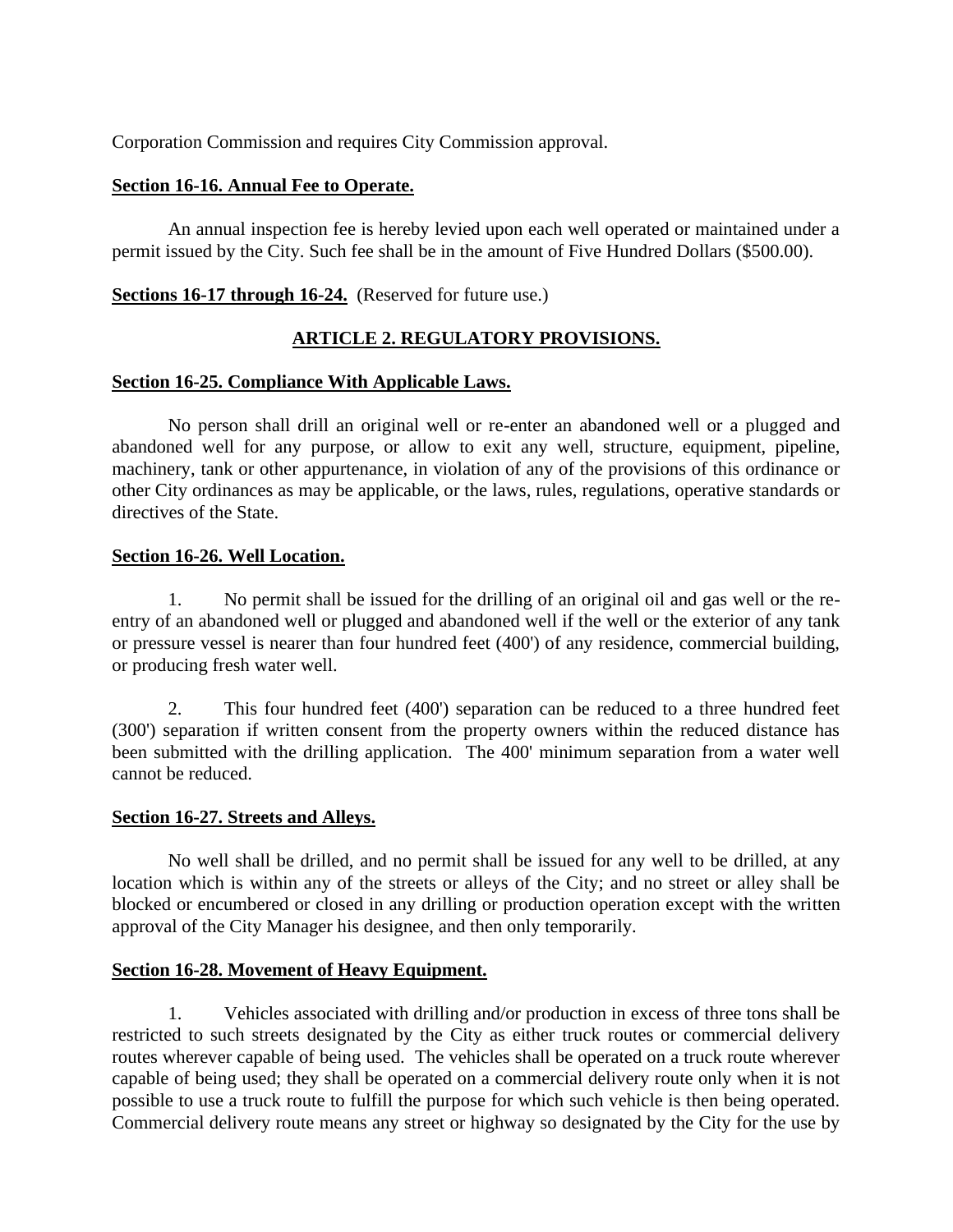any commercial motor vehicle, truck-tractor, trailer, semi-trailer, or any combination thereof. All vehicle truck routes must be approved by the City Inspector before the oil and gas permit is issued. The City Inspector shall have the authority to require an alternate route to minimize the impact to surrounding uses.

2. No person shall move or cause to be moved, over, upon or across any pavement or paved street, or alley within City limits, any piece of machinery of extreme weight which may crack or injure such pavement, except as herein provided.

# **Section 16-29. Drilling Operations Equipment.**

All drilling, re-entry and operations at any well performed under this ordinance shall be conducted in accordance with the best practices of a reasonably prudent operator. All casing, valve, and blow-out preventers, drilling fluid, tubing, bradenhead, christmas tree and well head connections shall be of a type and quality consistent with and best practices of such reasonably prudent operator. Setting and cementing casing and running drill stem tests shall be performed in a manner and at a time consistent with the best practices of such reasonably prudent operator. Any permittee under this ordinance shall observe and follow the recommendations or regulations of the American Petroleum Institute and the State Corporation Commission.

### **Section 16-30. Fencing, Screening and Landscaping.**

Any person who owns, operates or maintains any producing well shall have the obligation to enclose said well, together with its surface facilities, by a sight restrictive fence sufficiently high and properly built to keep persons and animals out of the enclosure. All gates thereto shall be kept locked when authorized persons are not within the enclosure. Provided, however, that the City Inspector, upon written application by a permittee, may designate a different type of fence to be erected if he determines in a particular case that a sight restrictive fence is not necessary to protect the public health, safety and welfare and that a different type of fence would meet those objectives.

# **Section 16-31. Work Hours, Noise and Other Nuisances.**

1. No construction activities involving excavation of , alteration to, or repair work on any access road or well site shall occur between 9:00 P.M. and 6:00 A.M.. Truck deliveries of equipment and materials associated with drilling and/or production, well servicing, site preparation and other related work conducted on the well site shall be limited to such daytime hours except in cases of fires, blowouts, explosions and any other emergencies or where the delivery of equipment is necessary to prevent the cessation of drilling or production. Mobilization and demobilization and advancing the bore hole shall be allowed on a well site on Sunday.

2. All oil operations shall be conducted in such a manner as to eliminate, as far as practicable, dust, noise, vibration or noxious odors, and shall be in accordance with the best accepted practices incident to exploration for drilling for, and production of hydrocarbon substances. Proven technological improvements in exploration, drilling and production methods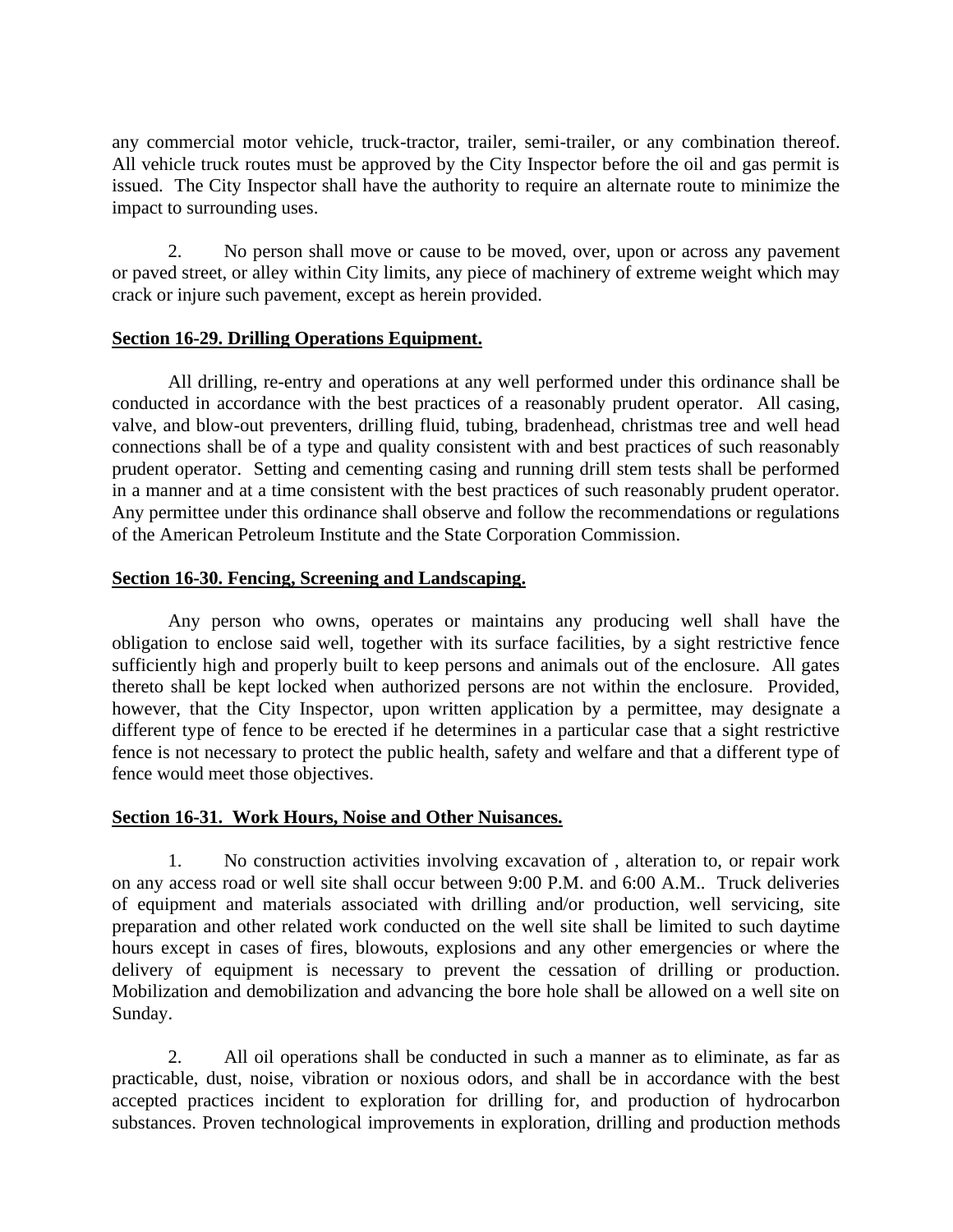shall be adopted as they become, from time to time, available, if capable of reducing factors of nuisance and annoyance.

### **Section 16-32. Motive Power.**

Motive power for all well pumping equipment shall be electricity; provided however, the City Manager or his designee may vary the requirements thereof to suit the application before him.

# **Section 16-33. Facilities.**

painted Big Elk brown and white and maintained in a good state of appearance and shall have posted in a prominent place as required by the Oklahoma Corporation Commission, a metal sign no less than two square feet in area upon which the following information shall be conspicuous; permittee's name; 24 hour emergency phone number; lease name; and location of the well bore by reference to the United States survey. In the event of a change in operator, it will be the new operator's responsibility to replace the sign within thirty (30) days after the change is effective.

# **Section 16-34. Derrick and Rig.**

City Manager or his designee. The permitting of any drilling rig or derrick to remain on the premises or drilling site for a period longer than sixty (60) days after completion or plugging and abandonment of a well is hereby prohibited, unless an extension is granted by the City Manager or his designee.

#### **Section 16-35. Reduced Emission.**

1. After fracturing or re-fracturing, Operators shall employ appropriated equipment and processes as soon as practicable to minimize natural gas and associated vapor releases to the environment. All salable gas shall be directed to the pipe line as soon as practicable or shut in and conserved. All wells that have a pipe line shall be required to employ reduced emission completion techniques and methods, but Operators may request a variance from the City Inspector if they believe that reduced emission completion techniques or methods are not feasible or would endanger the safety of personnel or the public.

2. Flaring shall be required in some instances as an alternative to venting. If burning of gases by open flame is authorized by the City Inspector then such open flame shall not be located closer than four hundred (400') feet from any building not used in operations on the drilling site and such open flame shall be constructed in such a way as to minimize detrimental effects to adjacent property owners. Site plan showing the location of the flare shall be on file with the Fire Department prior to placement of the flare.

# **Section 16-36. Fire Prevention.**

, including foam producing chemicals of a particular kind and amount, as approved by the City Fire Department shall be maintained on the drilling site at all times during drilling and hydraulic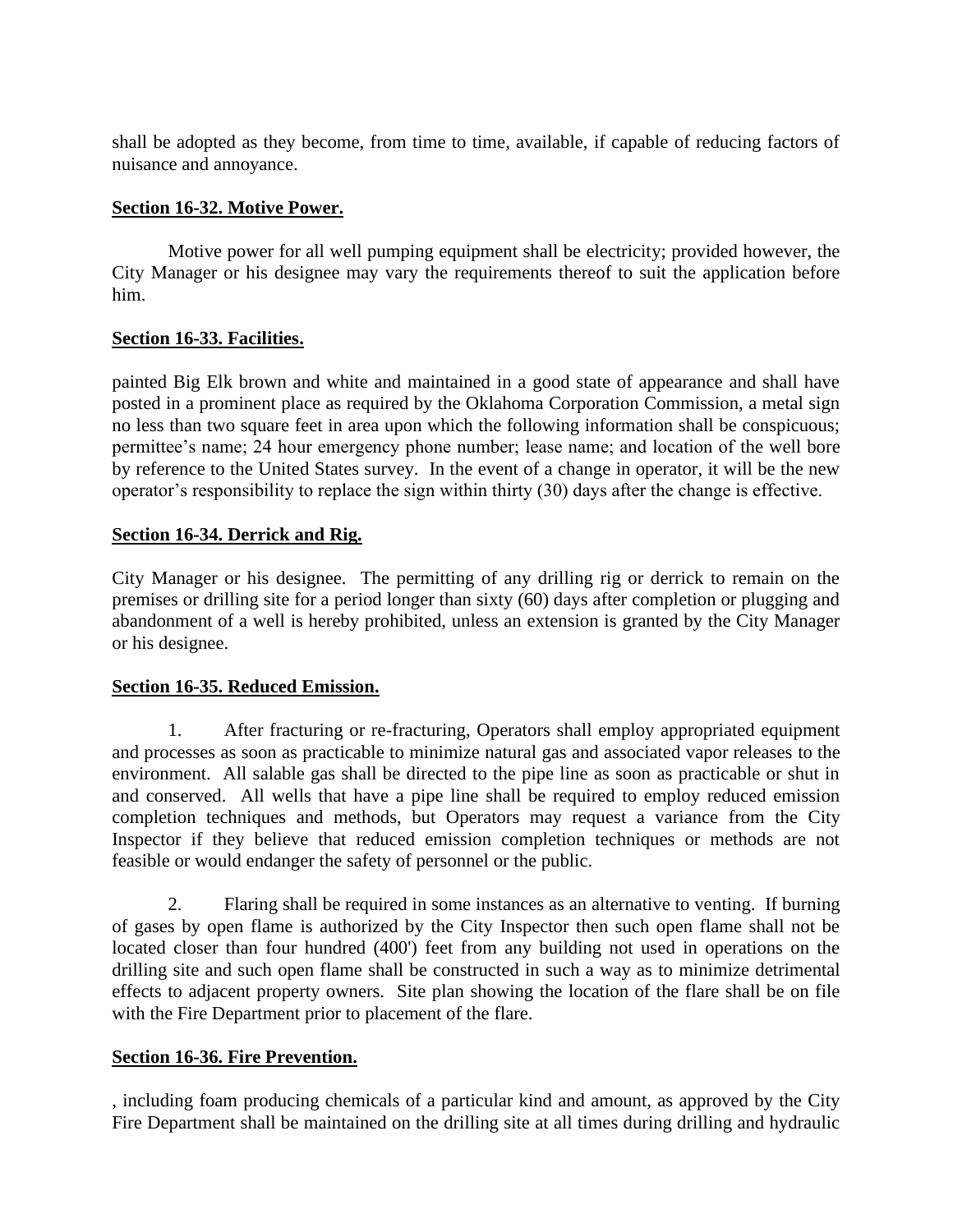fracturing operations. All machinery, equipment and installations on all drilling sites within the City Limits shall conform with such requirements as may from time to time be issued by the City Fire Department. Windsocks will be installed on any drilling location or loading site.

### **Section 16-37. Storage Tanks and Separators.**

1. Storage tanks shall be constructed, operated and used in such manner as to protect the health, safety, and general welfare of the public. Storage tanks shall be vapor tight with a vapor recovery system and built to minimize size within state approved safety guidelines. Tank battery facilities shall be equipped with static electricity and lighting arrestor systems.

2. A permittee may use, construct and operate a steel conventional separator and such other steel tanks and appurtenances as are necessary for separating or treating oil or condensate with each of such facilities to be so constructed and maintained as to be vapor tight with a vapor recovery system. Each oil, gas separator shall be equipped with both a regulation pressure-relief safety valve and a bursting head. Site plan shall be on file with the Fire Department prior to placement of such equipment.

3. There shall be a minimum separation distance of at least twenty-five feet (25') between storage tanks (crude and water) and heater treaters or other equipment designed to be heated with burners or electric elements. The provisions of this subsection shall apply only to tanks or equipment installed, placed or replaced.

4. One hundred twenty days (120) after completion of the well, the tank battery, diking, fencing, and other surface equipment must be installed. Site plan shall be on file with the Fire Department prior to placement of such equipment.

# **Section 16-38. Impounding Around Tanks by Diking.**

1. A slope of not less than one percent (1%) away from the tank shall be provided for at least fifty feet (50') or to the dike base, whichever is less.

2. The volumetric capacity of the dike area shall not be less than the greatest amount of liquid that can be released from the largest tank within the diked area, assuming a full tank. To allow for volume occupied by tanks, the capacity of the diked area enclosing more than one tank shall be calculated after deducting the volume of the tanks, other than the largest tank, below the height of the dike.

3. To permit access, the outside base of the dike at ground level shall be no close than ten feet (10') to any property line that is or can be built upon.

4. Walls of the diked area shall be of earth, steel, concrete or sold masonry designed to be liquid tight and to withstand a fully hydrostatic head. Earthen walls three feet (3') or more in height shall have a flat section at the top not less than two feet (2') wide. The slope of an earthen wall shall be consistent with the angle of repose of the material of which the wall is constructed. Dike areas for tanks containing Class 1 Liquids located in extremely porous soils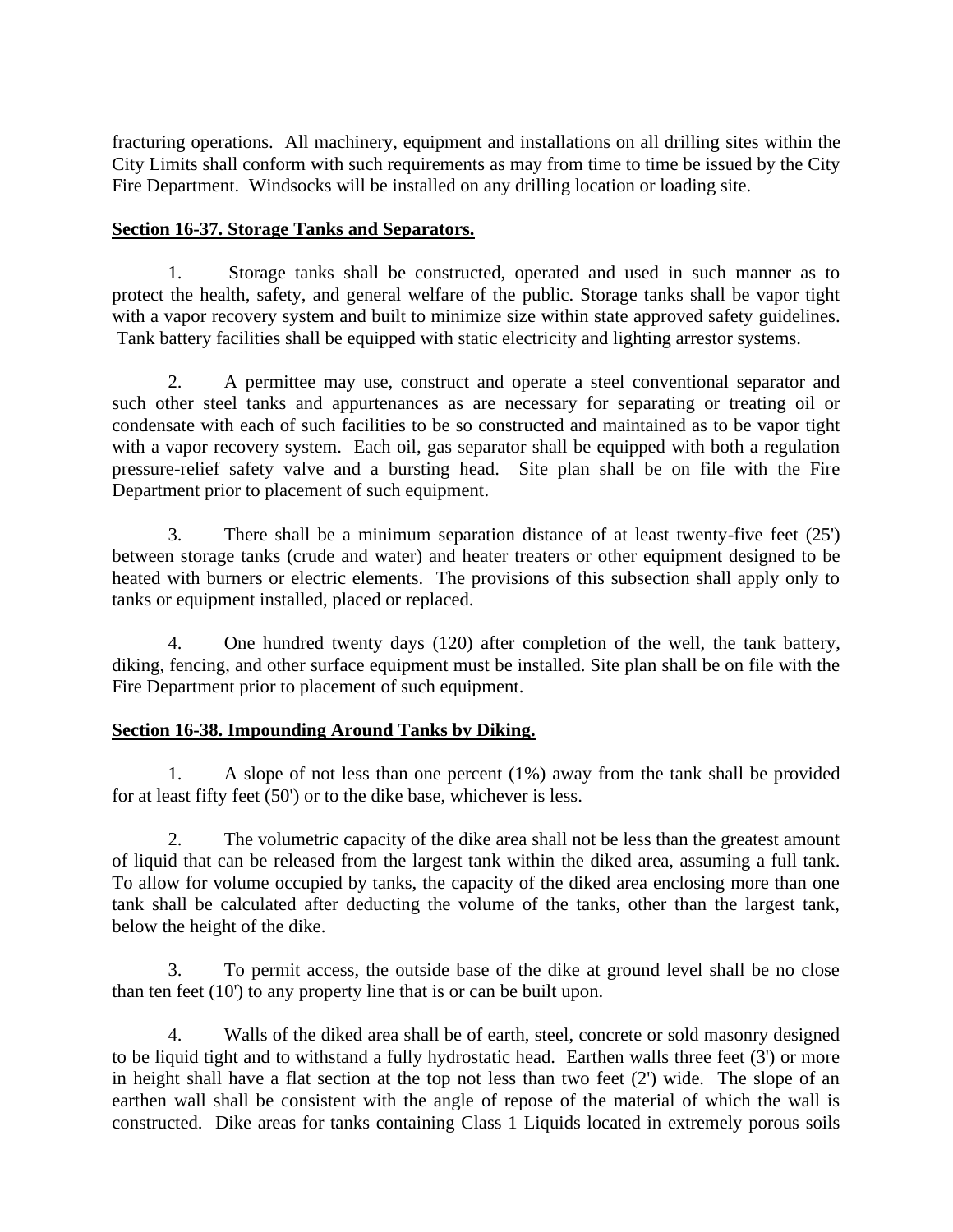may require special treatment to prevent seepage of hazardous quantities of liquids to low-lying areas or waterways in case of spills.

5. A dike shall also be constructed to separate the crude storage tanks and water storage tanks from separators, heater treaters, and other vessels. The height of this dike shall meet the requirements specified above. The provisions of this subsection shall apply only to tanks or equipment installed, placed or replaced on or after the effective date of the ordinance by which this subsection was enacted.

6. Where provision is made for draining water from diked areas, such drains shall be controlled in a manner so as to prevent flammable or combustible liquids from entering natural water courses, public sewers, or public drains, if their presence would constitute a hazard. Control of drainage shall be accessible under fire conditions from outside the dike.

### **Section 16-39. Pits.**

 from the premises and the drilling site within sixty (60) days after completion of the well. No earthen pits shall be allowed. Cement lined haul-off pits may be dug in ground with approval in writing by the City Manager or his designee. A minimum of 8 inches of cement must be poured and verified for approval.

#### **Section 16-40. Open Hole Formation Testing.**

1. All open hole formation testing shall be done during daylight hours, with advance notification thereof made to the City Manager or his designee adequate to enable him to be present.

2. All open hole formation testing shall be done into steel tanks, or flared properly in the case of gas.

#### **Section 16-41. Disposal of Salt Water.**

1. Every permittee under this Chapter shall make sufficient provisions for the safe disposal of salt water or other deleterious substances which he may bring to or leave on the surface of the earth. Such disposal shall not result in pollution of the waters of the City and shall not result in any other environmental hazard, and shall incorporate the best available industry techniques and equipment.

2. In the event of any leakage or spillage of any pollution or deleterious substance, whatever the cause thereof, the permittee shall cause the City Manager or his designee to be notified thereof promptly. It shall be the responsibility of the permittee to take corrective action immediately, and provide further notification to the city once corrective action is completed.

#### **Section 16-42. Fracturing and Acidizing.**

In the completion of an oil and gas or service well, where acidizing or fracturing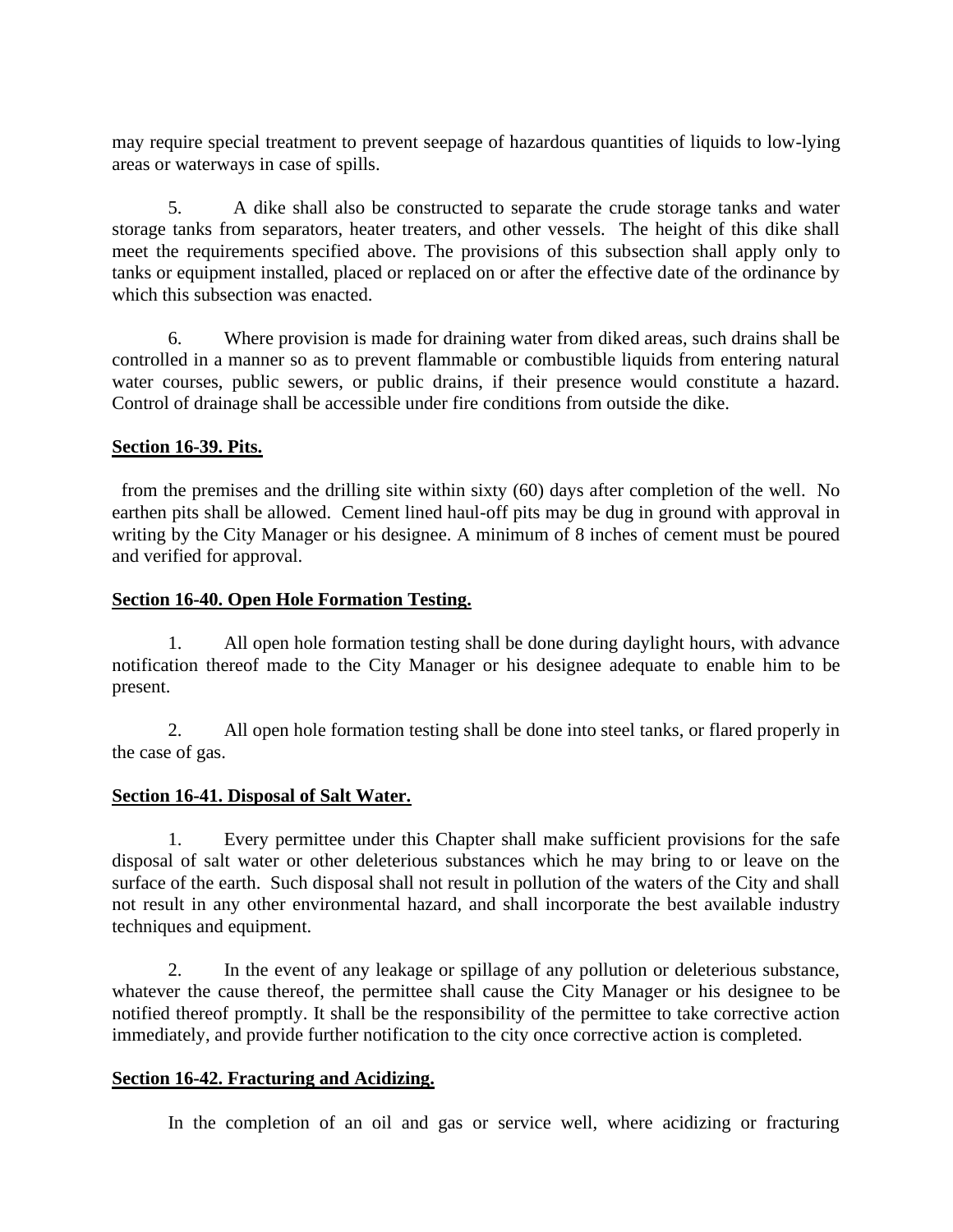processes are used, no oil, gas or other deleterious substances or pollutants shall be permitted to pollute any surface or subsurface fresh waters. All fluids produced shall be put into tankage.

#### **Section 16-43. Swabbing, Bailing and Purging.**

In swabbing, bailing or purging a well, all deleterious substances removed from the bore hole shall be placed in appropriate tanks and no substances shall be permitted to pollute any surface or subsurface fresh waters.

#### **Section 16-44. Rupture in Surface Casing.**

City Manager or his designee.

#### **Section 16-45. Depositing Oil Products.**

No person shall deposit, drain or divert into or upon any public highway, street or alley, drainage ditch, storm drain, sewer, gutter, paving, creek, river, lake or lagoon, any oil or oily liquid with petroleum content or any mud, rotary mud, sand, water or salt water, or in any manner permit by seepage, overflow or otherwise, any of such substances to escape from any property owned, leased or controlled by such person and flow or be carried into or upon any public highway, street or alley, drainage ditch, storm drain, sewer, gutter, paving, creek, river, lake or lagoon, within the City.

#### **Section 16-46. Safety Precautions.**

Persons drilling, operating, maintaining or plugging any well shall use all necessary care and take all precautions which shall be reasonably necessary under the circumstances to protect the public. The provisions of this Chapter shall be deemed to be the minimum requirements for the preservation of the public health, safety and welfare, and compliance with terms hereof shall not be deemed to relieve any person of any additional duty imposed by law. A Knox box type emergency switch shall be located on the site with location designated on the site plan on file with the Fire Department. All MSDS sheets for the chemicals on site shall be filed with the Fire Department to be updated and kept current as the chemicals on site change to meet the requirements of the well operations.

Blowout prevention equipment is required and shall be as follows:

- 1. For drilling operations:
	- a. The BOP stack shall be hydraulically operated BOPs equipped with the following: accumulator bottles capable of closing all rams and keeping them closed. Three (3) type preventers shall be used, one of which shall contain pipe rams to fit the drill pipe in use, one set shall be blind rams, and the third one shall be an annular type. A remote control station is required to operate the BOPs in case of emergency;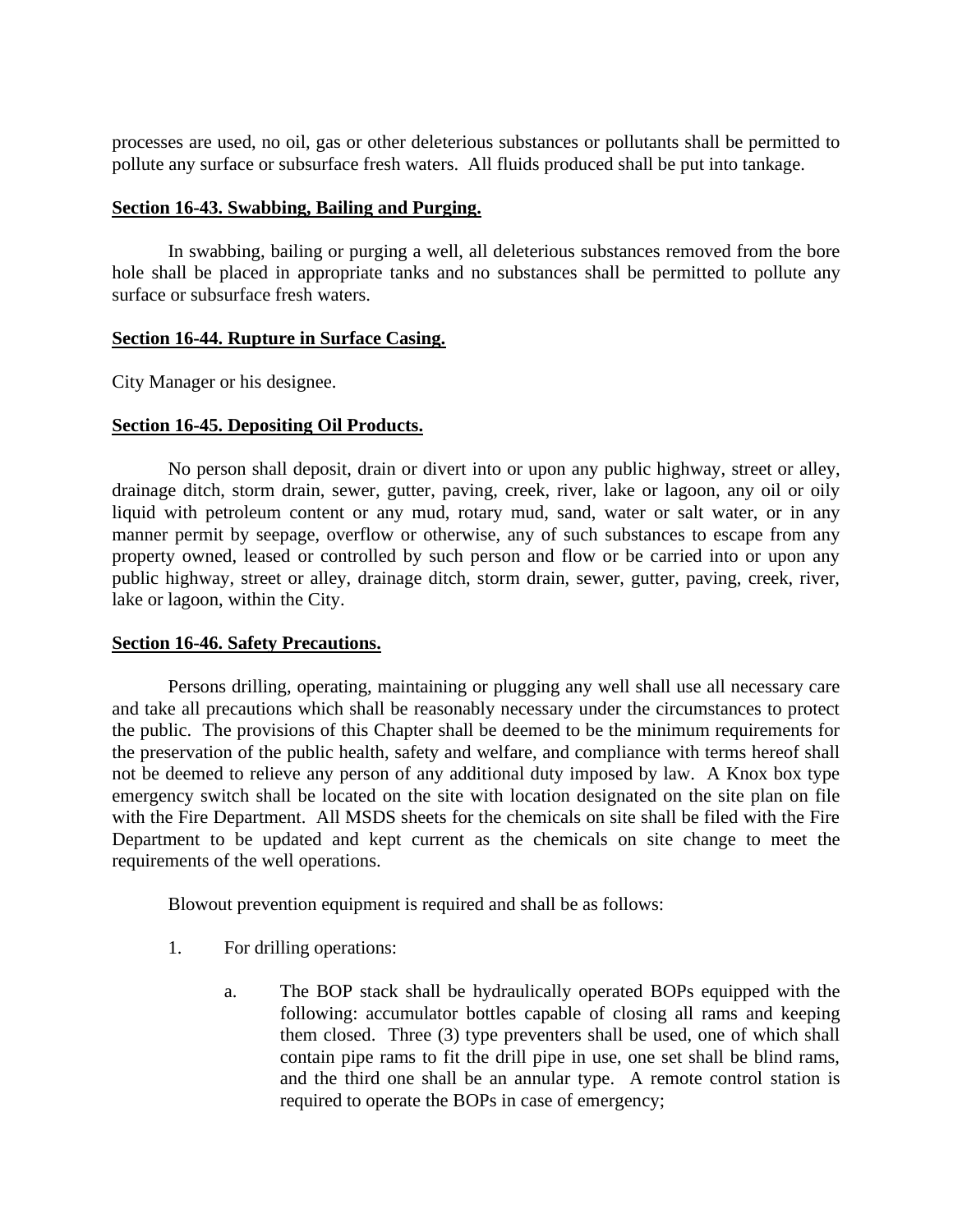- b. The BOP, stack rated at no less than three thousand (3000) psi, shall be installed and pressure tested according to the API Bulletin RP 53 specifications using only water, prior to drilling out the surface casing shoe;
- c. Choke manifolds shall be considered as a part of the BOP system and will be installed, tested and maintained in accordance with specifications contained within API Standard RP 53.

2. For maintenance, remedial, recompletion or plugging operations the BOP requirement may be altered to conform to potential risk if approved by the City Manager or his designee in writing, but the requirement cannot be deleted.

3. A safety valve with appropriate threaded connections to fit any tubular string being moved in or out of the well and having an inside diameter at least as large as the inside diameter of the tubular string and with a working pressure rating equal to at least three thousand (3000) psi or greater than any well pressure that might possibly be encountered during the operations described above must be on the rig floor, in the open position, at all times.

- 4. Production Operations:
	- a. Flowing wells shall be equipped with high-low pressure safety valves with sensing points to be determined by the flowing characteristics of each well;
	- b. Beam pumping wells, producing in excess of ten (10) bbls of combined oil and water per day shall be equipped with sensing devices and appropriate equipment to shut down the pump if the stuffing box should develop a leak and to seal the tubing if the polish rod should part and allow the well to flow to the atmosphere;
	- c. Other artificial lift methods, if used, should be protected by appropriate safety equipment to prevent accidental discharge of produced oil, gas and/or water to the atmosphere or drainage system;
	- d. All pressure vessels should be manufactured in accordance with the appropriate API code in approved manufacturing facilities;
	- e. All fired vessels must be equipped with flame arrestor;
	- f. Injection and transportation systems must be protected with appropriate high-low safety shut-down equipment with sensing points to be determined according to the individual installation.

# **Section 16-47. Accumulation of Vapor.**

The City Manager or his designee shall have the authority to require the immediate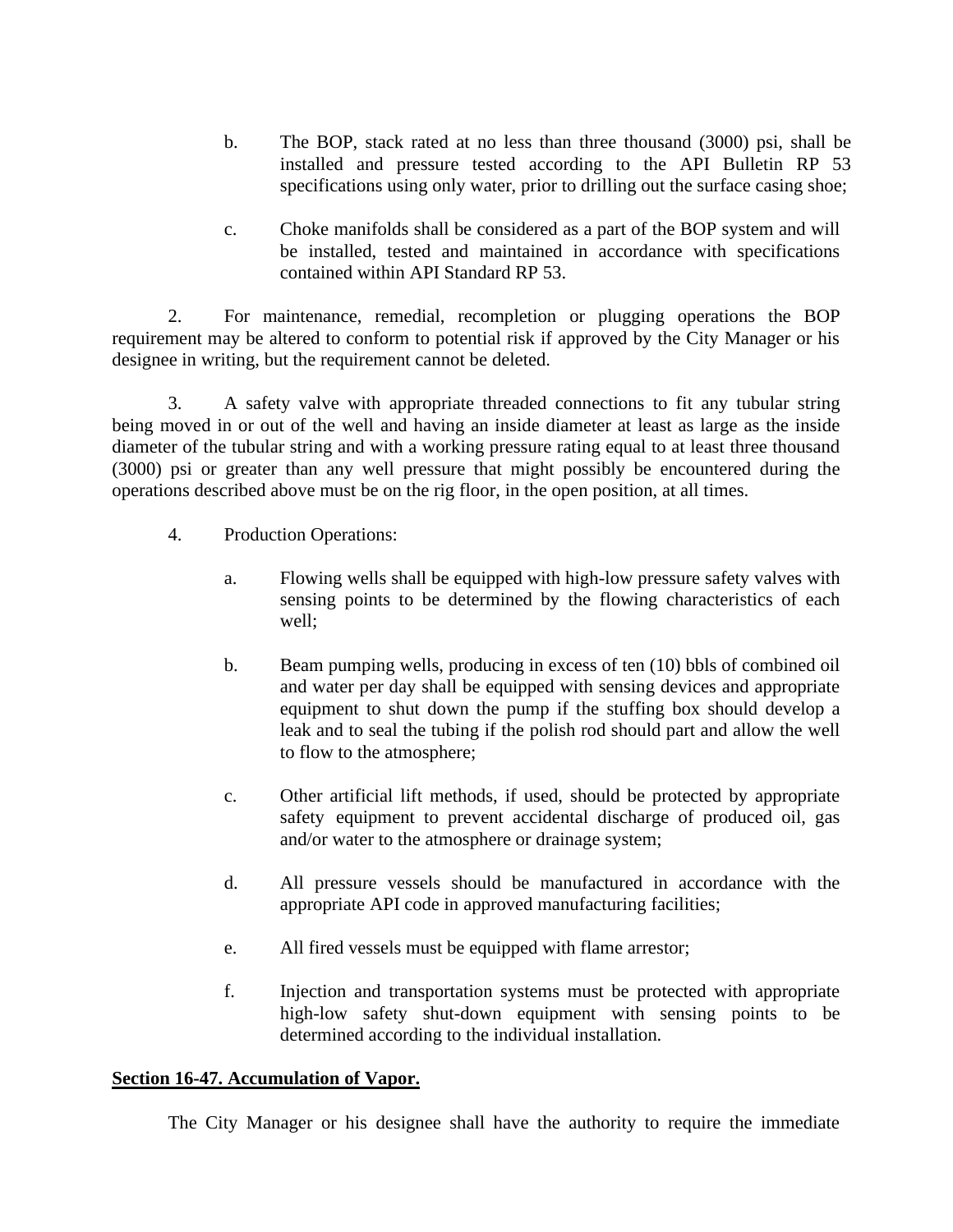shutting in or closing of any well if he finds that there exists, within a one hundred foot (100') radius of any well, any gas or gasoline vapor in a quantity sufficient to constitute, in his judgment, or in the judgment of the City Fire Chief, a fire hazard. The well shall remain shut or closed in until the hazard and its cause are removed.

### **Section 16-48. Inspection of Pressure Lines.**

ager or his designee shall inspect all pressure lines in use at any well or at any project to assure that tubing, fittings, equipment or connections are reasonably tight, safe and free from leaks and be a minimum of forty-eight inches (48") below grade. Other lines on the location may be on or near the surface, (i.e. tank battery lines and well to battery flow lines.)

### **Section 16-49. Ingress and Egress.**

Lease roads shall be maintained in such manner as to safely and comfortably allow for ingress and egress of City or State personnel traveling in a common passenger motor vehicle. All mud, dirt, gravel and other debris on City roads must be removed promptly.

### **Section 16-50. Pipelines.**

1. The Public Works Director, or his designee and the Fire Chief, or his designee may exercise constant supervision of the pipelines, meters, valves, gauges, pumps, appliances and equipment located in the City and report to the City Manager all violations of this Section, and all dangerous, defective or unsuitably placed pipelines, meters, valves, gauges, pumps, appliances and equipment, and guard the public at all times from the dangers incident to the erection, maintenance and operation of all pipelines, meters, valves, gauges, pumps, appliances and equipment used in connection with the sale or distribution of natural or artificial gas to consumers in the City and its environs.

2. None of the provisions of this Section shall be construed or operate to prevent or render unnecessary the securing of any franchise for the erection, maintenance or operation of pipelines, meters, valves, gauges, pumps, appliances and equipment in, under or upon any of the streets, alleys or public places if the pipelines and the equipment referred to herein are used in the sale or distribution of natural or artificial gas to consumers in the City and its environs nor shall any provisions or any act or proceeding conducted under this Section be construed as a grant by the City of the right or privilege to use the streets, alleys or public places for the purposes provided. The City does not waive any of its rights to have the charges herein provided upheld as a tax. This Section, or any part of it, may be altered or repealed at any time, and no rights or privileges shall ever be acquired under it which may not be withdrawn, altered or modified by the City.

3. All pipelines, connections and fixtures installed or used for the purpose of the transportations of natural gas shall be equivalent to the specifications of the National Gas Safety Code, adopted and approved by the United States Department of Commerce and now in force, as to thickness, weight, size, strength and general character of material, workmanship and manner of installation. All pipelines used in connection with the drilling of wells, other than gas lines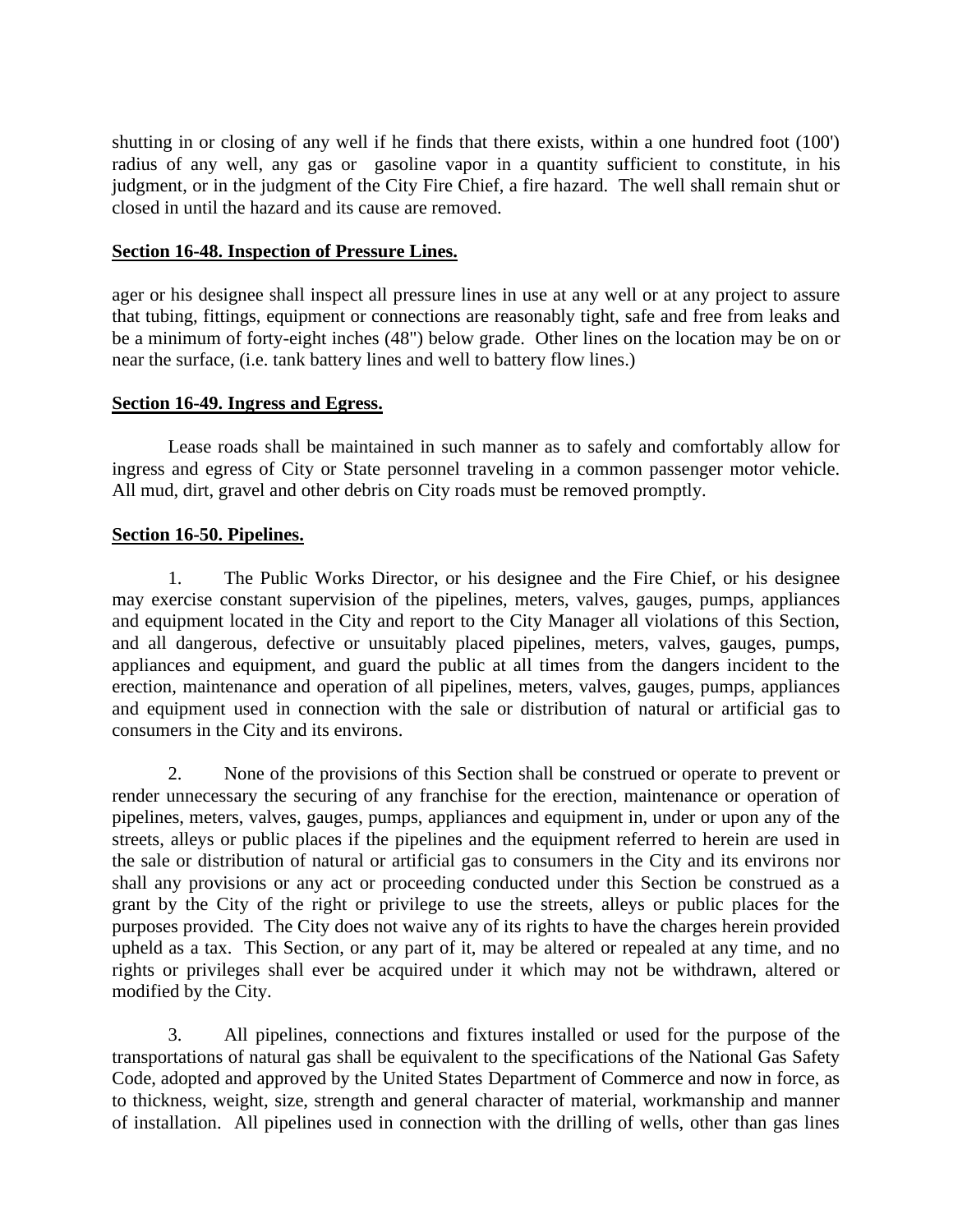and lines used for the transportation of petroleum or any of its products, shall be new lap-weld or seamless pipe and shall be equivalent to the specifications as now adopted by the American Petroleum Institute for lap-weld of Grade A seamless pipeline. All such lines shall be operated and maintained in a safe manner at all times so as to prevent all leakage or escape of their contents.

4. Pressure in any line shall not exceed those permitted by the rules, regulations or orders of the corporation commission now in force.

5. All ditches for pipelines shall be excavated in a manner that will make the smallest possible opening in the public property, provided that al ditches shall be constructed six inches (6") wider than the outside diameter of the pipe. The minimum space between the outside diameter of pipes shall be six inches.

6. On streets and alleys, all pipelines shall be buried to a minimum depth of fortyeight inches (48") below grade, the depth to be measured from the top of the pipe, and shall be approved by the Public Works Director.

7. Each owner or operator of a gas pipeline shall perform a leak survey at least once every six months for the purpose of determining whether it is in safe condition and free from leaks, breaks or open spaces, and make a report of the test supported by an affidavit by the person making the test to the Public Works Director. The test may be by the stench method, electrical detection method, or any other method other than a pressure method approved by the City Inspector or his designee; provided that each gas pipeline at the time of its installation shall be tested by the inspector, and a report of the test shall be filled with the Public Works Director before the operation of that line. Testing periods shall end on September 15 and March 15 of each year. No person shall continue the operation of any pipeline after the termination of any testing period provided herein without having it tested and making the required report. For failure to make the test and report, or if the report discloses or it otherwise appears that any line is leaking, defective or unsafe, the City Inspector or his designee may, within five days of such disclosure, or within five days after the closing of any testing period, close and shut the pipeline. These provisions may be replaced with a company pipeline integrity program report that is filed with the city.

8. In lieu of the actual removal of a pipeline or portion thereof located underneath any public or city property, right-of-way, easement or utility reserve, the owner of a pipeline may, upon acceptance by the City, relinquish ownership and abandon that portion beneath any public or city property, right-of-way, easement, or utility reserve by first, pumping the pipe full of water or cement, or material approved by the City Inspector or his designee, then properly disposing of any residue coming out of the pipe, and securely plugging each end of the pipe left beneath any public or city property, right-of-way, easement, or utility reserve. However, before abandoning and plugging the pipe, the owner shall file with the City Clerk a written transfer and assignment to the City of all his interest, possession and title in and to the abandoned pipe, and shall give 48 hours previous written notice to the Public Works Director as to when and where the owner proposes to plug the pipe. The work shall be subject to inspection and approval of the Public Works Director or his designee.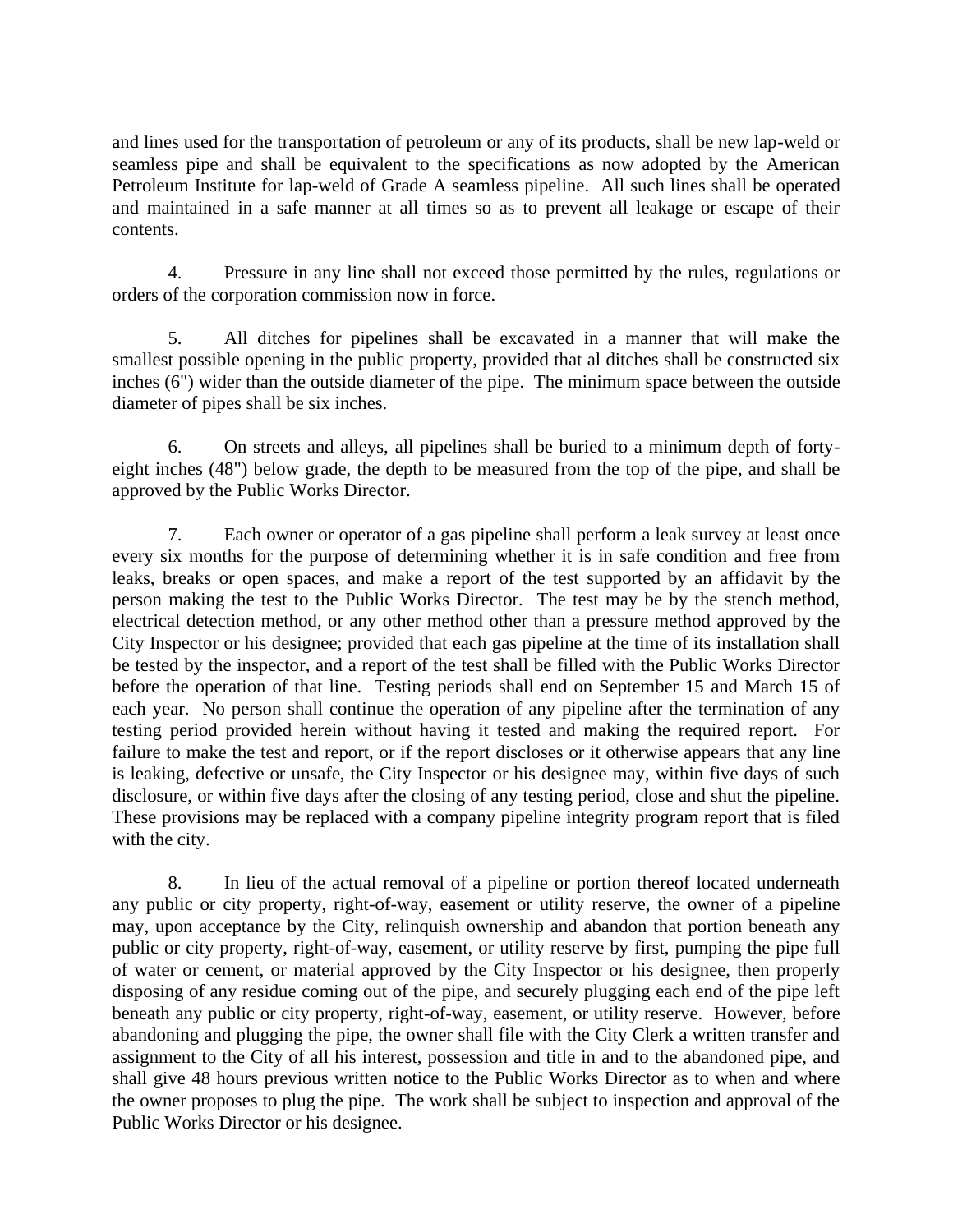9. The Public Works Director, or his designee or the Fire Chief, or his designee may summarily declare any of the pipelines, meters, valves, gauges, pumps, appliances and equipment declared by this article to be a nuisance immediately upon the order given by the City Commission, or face a two hundred dollar (\$200) penalty.

10. Notification prior to construction, repair or replacement of a pipeline shall require a plan, applicable to federal DOT and OSHA requirements and approved by a professional engineer, which shall be filed with the City Inspector, City Clerk, and City Manager showing in detail the size of the pipeline, the depth and width and the exact location of the excavation or pipeline with particular reference to all structures or lines of the City or any public utility company, sidewalk, pavement or other public improvement.

11. Where a pipeline is laid in any public utility easement, the applicant for a pipeline permit shall first obtain written permission or consent from all owners of property through and over which the public utility easement runs before applying for a permit under the provisions of this division.

# **Section 16-51. Loading Racks.**

1. As used in this article the term "loading rack" shall mean any platform or structure built alongside a railroad track for use in loading crude oil, gasoline, kerosene or other liquid petroleum products into tank cars.

2. No person shall construct a loading rack for crude oil, gasoline, kerosene, or other liquid petroleum products, except as permitted under this article.

3. No person shall commence construction of a loading rack, without obtaining a permit from the Public Works Director. Permits shall be issued only after approval by the Fire Chief. The fees for the permit shall be as established in Chapter 60, the General Schedule of Fees.

4. Only fire resisting materials shall be used in the construction of a loading rack or a building or structure used in connection with or on the same premises as loading racks.

5. All electrical wiring and electrical equipment shall be installed in loading racks in compliance with the electrical code in force in the City. All light outlets used in close proximity to loading racks shall be of a vapor-proof type, approved by the United States Bureau of Mines.

6. All motors used in connection with or near any loading racks shall be of an induction type or eccentrically safe that can be used in connection with an explosive atmosphere.

7. Each loading rack and the railroad track which is to be used with that loading rack shall be bonded and grounded into the same wire.

8. A filler head or dome of a type approved by the Fire Chief shall be used for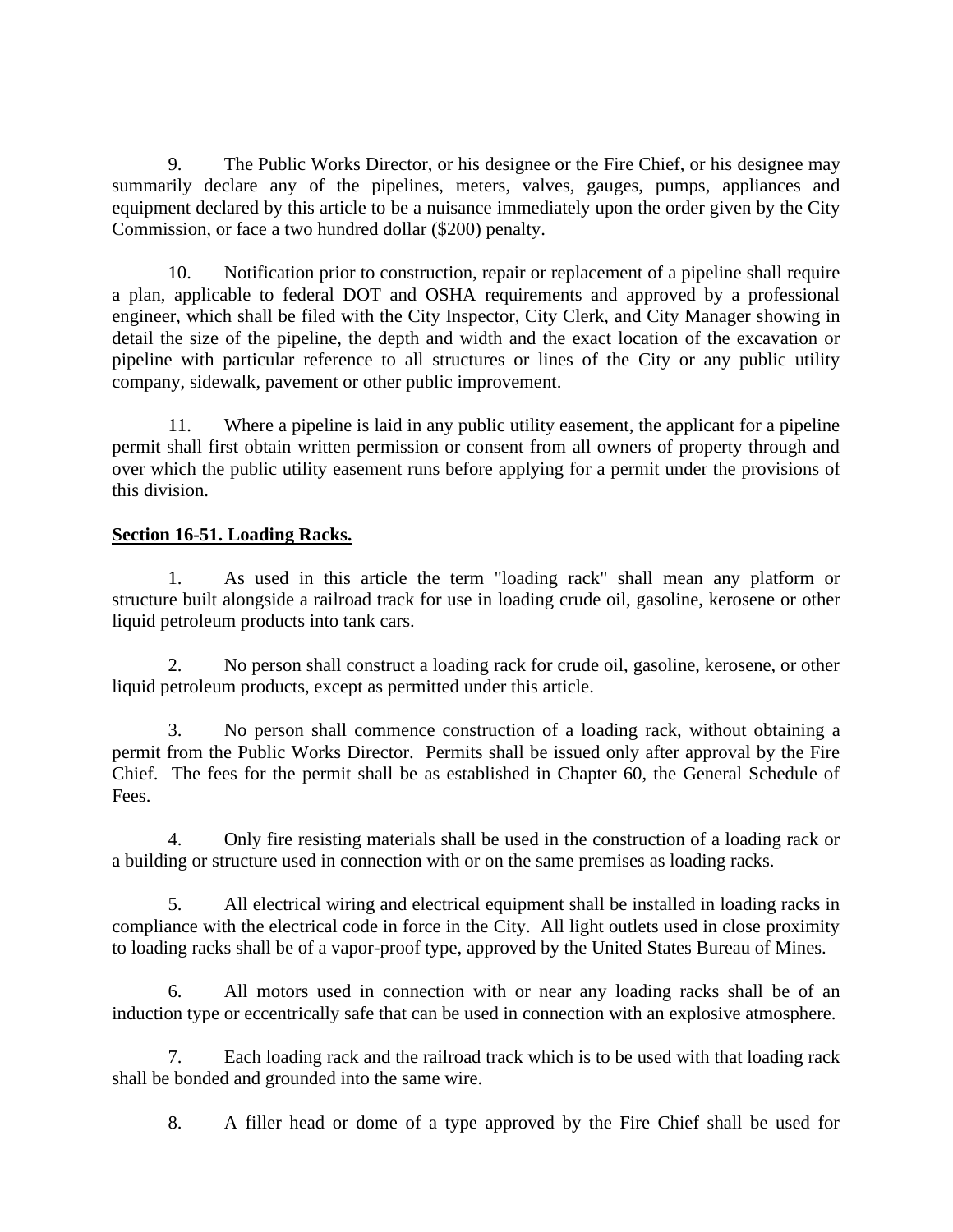loading tank cars from any loading rack. The filler head or dome shall have a vertical vent not less than three inches in diameter and ten feet in height from the dome of the tank car.

9. Fire protection devices shall be maintained at all times at loading racks and approved by the Fire Chief, including:

- a. an adequate water supply;
- b. foam-producing chemicals with a minimum required amount of five pounds for each foot of length of the loading rack;
- c. any other foam equipment specifically required by the Fire Chief.
- d. Windsocks placed on all loading locations.
- e. Sufficient area lighting during operations with restrictive shields towards residential areas.
- f. Dyking and containment areas as required by the Fire Chief.
- g. Site plan shall be on file with the Fire Department prior to operations.
- h. MSDS sheets of all chemicals on site shall be on file and kept current and up to date with the Fire Department.

# **Section 16-52. Applicability to Existing Conditions.**

1. This Chapter shall apply to any person drilling (bit turning) an original well, reentering an abandoned well, or plugged and abandoned well, conducting natural or artificial production operations within the City Limits on or before the 15th day of May, 2013, and every such person shall have no longer than ninety (90) days to come into compliance with this Chapter; provided that:

- a. No initial permit fees shall be charged such person as would otherwise apply;
- b. No penalties shall be sought against any activity which violates this Chapter where such activity pre-existed the adoption of this Chapter and was otherwise in compliance with the applicable State Law, rules, regulations, standards and directives;
- c. The City Manager or his designee may allow for reasonable extensions or variations for compliance with this Chapter where to do so would be in the interest of fairness.

# **Sections 16-53. Judgments/Hold Harmless.**